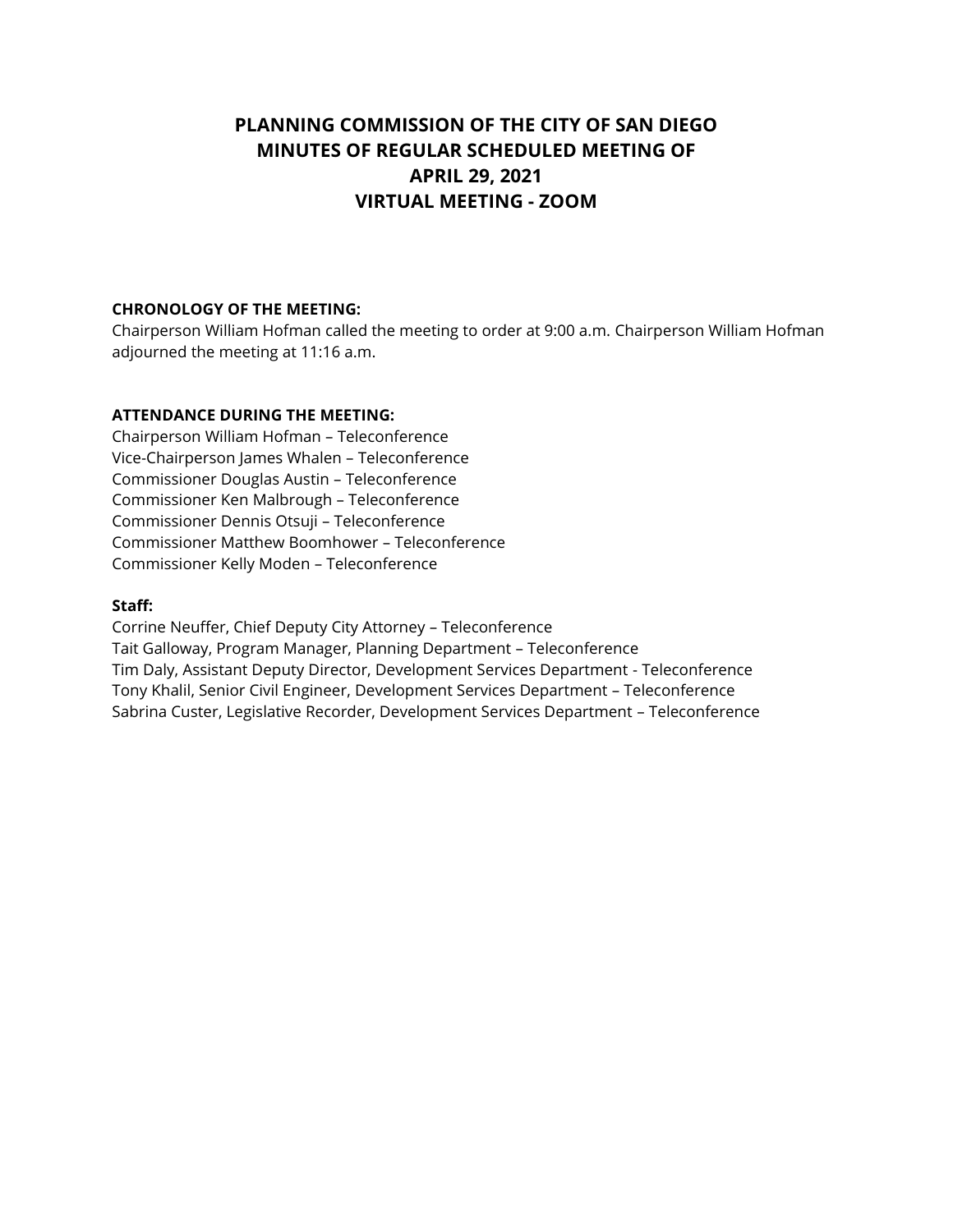#### **ANNOUNCEMENTS/PUBLIC COMMENT**

None.

#### **REQUESTS FOR ITEMS TO BE CONTINUED AND/OR WITHDRAWN**

Item # 2 - Palm Hollister Apartments CPA initiation was withdrawn and re-noticed for a later date.

#### **APPROVAL OF THE AGENDA**

#### **DIRECTOR'S REPORT**

Tim Daly, Development Services Department updated the commission on two appeals that the commission acted on and were presented at City Council this week. The first was the environmental determination appeal on 8423 El Paseo Grande was denied by City Council and the Planning Commission decision was upheld. The second appeal presented to City Council was California Theatre and that also was denied.

The only other item heard at City Council was the Fay Avenue and West Muirlands Drive project which was continued to a date sometime in May.

Tait Galloway, Planning Department, announced an upcoming workshop for the College Area Community Plan Update on Thursday May 13th, 2021.

The Planning Department will also be providing a Community Planning Orientation Workshop for June 7<sup>th</sup>, 2021. More information will be provided once it gets closer to the date. It will be an online workshop.

Finally, I wanted to get back to Vice-Chairman Whalen on the parking on Handcock Street. I confirmed that there is a water group job that is under construction. Once the job is completed the new 90 degree stripping will be put in place. No final date of completion.

Tony Khalil, Senior Civil Engineer, responded to Vice-Chairman Whalen's questions. We are still working on your Stormwater request and AB 377. We are preparing a presentation sometime soon to address all your concerns.

## **COMMISSION COMMENT**

Chairman Hofman announced this Saturday begins the Asian American and Pacific Islanders Heritage Month.

Secondly, I wanted to know when we might return to our normal routine, such back to the Council Chamber and in person meetings again?

## **ITEM–1** *Continued from, April 15, 2021*

**\*THE JUNIPERS- PROJECT NO. 586670**

City Council District: 5 Plan Area: Rancho Peñasquitos Staff: Xavier Del Valle

Speakers on the Project: Ryan Green, Alisa Vialpando, Michael Huff, Walter Spath, Phil Rath, Tammy Ching, Arlene Tendick , Allegra Parisi, JT Barr, John Keating, Jeff Chine, Alex Plishner, Liz Belloso, Karl Osmundson, Victor Ortiz, Troy Burns, John Boarman, Charles Terry, Scott Beskebile, Jocelyn Lomaham, Melanie Rodriguez, Kelly Lenker, Judy Piercey,